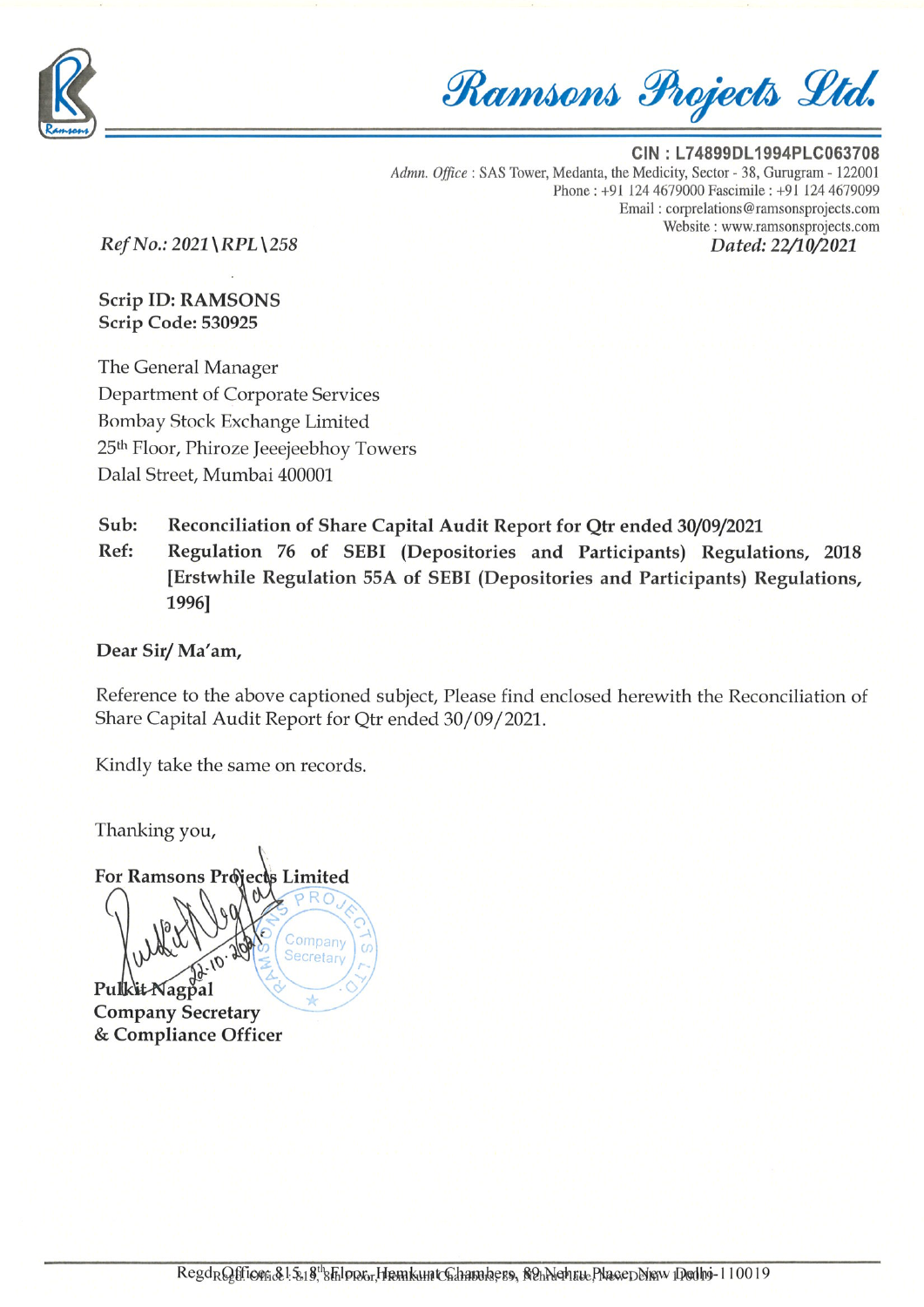

Head Office: 384P, Sector-40, Gurugram - 122003, Haryana, India. Ph.: +91-124-4370002, Fax : +91-124-4370002 E-mail :admin@kksinghassociates.com Website: www.kksinghassociates.com, www.kksainc.com

To

The Board of Directors M/s. Ramsons Projects Limited 815, 8th Floor, Hemkunt Chambers 89 Nehru Place, New Delhi-110019

## **CERTIFICATE**

We have examined the Register of Members, beneficiary details furnished by the Depositories and records/documents being maintained by M/s. Ramsons Projects Limited and M/s. Link Intime India Pvt. Ltd., its Registrar and Share Transfer Agents, for issuing this certificate in accordance with Regulation 76 of SEBI (Depositories and Participants) Regulations, 2018 [Erstwhile Regulation 55A of SEBI (Depositories and Participants) Regulations, 1996] read with circular D&CC/FITTC/CIR/16/2002 dated December 31, 2002 and circular No. CIR/MRD/DP/30/2010 dated September 6, 2010 issued by the Securities and Exchange Board of India.

In our opinion and to the best of our information and according to the explanations given to us and based on such verification as considered necessary, we hereby certify the Reconciliation of Share Capital Audit Report annexed herewith (in the prescribed format) for the quarter ended 30<sup>th</sup> September, 2021.

> For K. K. Singh and Associates Company Secretaries

> > Nilesh Bhardwaj Digitally signed by Nilesh Bhardwaj

CS Nilesh Bhardwaj Partner CP No. 18820 UDIN: A051178C001154918

Date: 22.10.2021 Place: Gurugram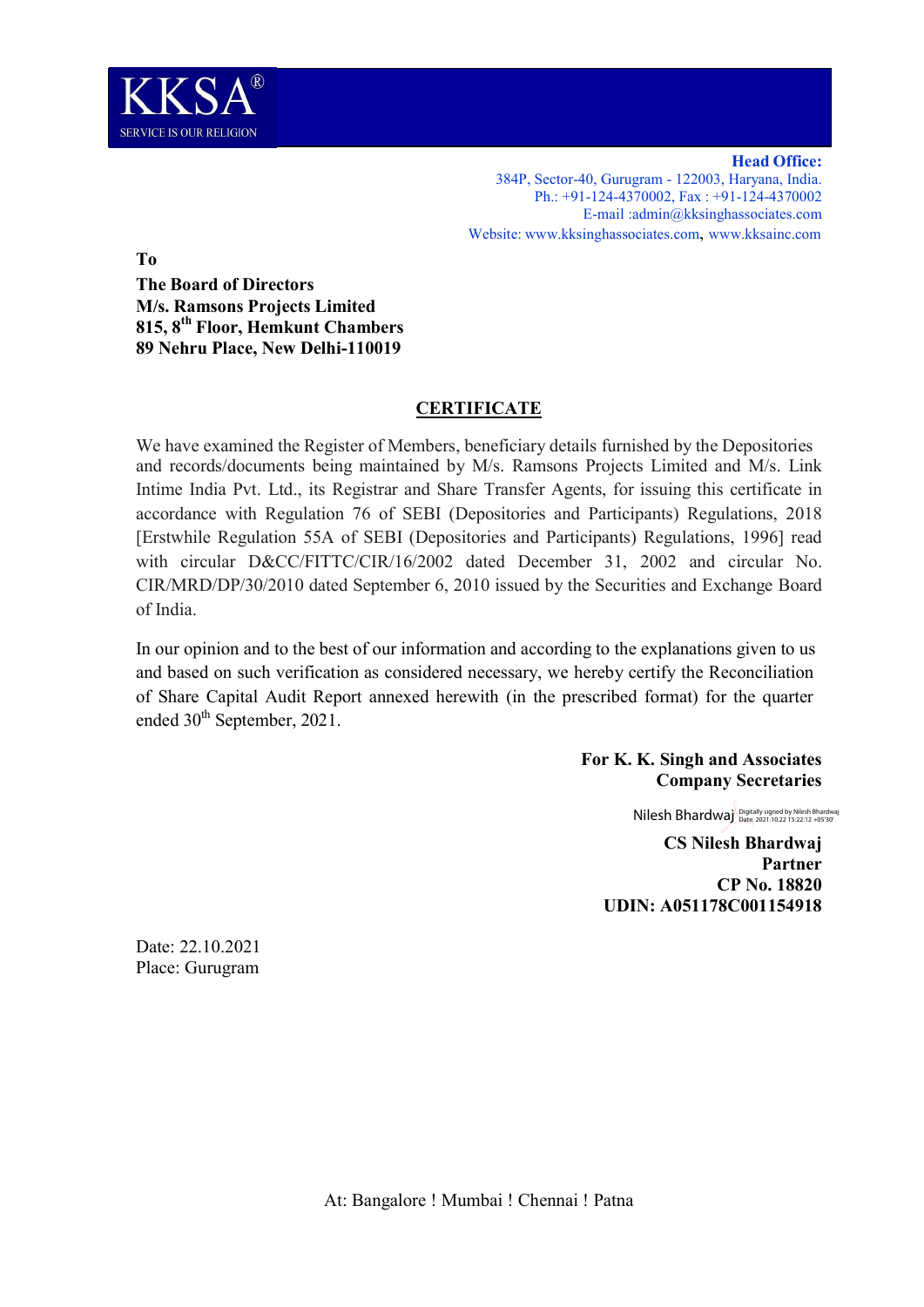

Head Office:

384P, Sector-40, Gurugram - 122003, Haryana, India. Ph.: +91-124-4370002, Fax : +91-124-4370002 E-mail :admin@kksinghassociates.com

## Website: www.kksinghassociates.com, www.kksainc.com RECONCILIATION OF SHARE CAPITAL AUDIT REPORT

| 1.               | For Quarter Ended                                               |                                                 |             |                                                     | 30-09-2021               |        |            |                   |
|------------------|-----------------------------------------------------------------|-------------------------------------------------|-------------|-----------------------------------------------------|--------------------------|--------|------------|-------------------|
| $\overline{2}$ . | <b>ISIN</b>                                                     |                                                 |             |                                                     | INE609D01014             |        |            |                   |
| 3.               | Face Value                                                      |                                                 |             |                                                     | Rs.10/- per Equity Share |        |            |                   |
| 4.               | Name of the Company                                             |                                                 |             | M/s. Ramsons Projects Limited                       |                          |        |            |                   |
| $\overline{5}$ . | Registered Office Address                                       |                                                 |             | 815, 8 <sup>th</sup> Floor, Hemkunt Chambers, Nehru |                          |        |            |                   |
|                  |                                                                 |                                                 |             |                                                     | Place, New Delhi-110019. |        |            |                   |
| 6.               | Correspondence Address                                          |                                                 |             | SAS Tower, Medanta Medicity, Sector-38,             |                          |        |            |                   |
|                  |                                                                 |                                                 |             | Gurugram-122001, Haryana.                           |                          |        |            |                   |
| 7.               | Telephone & Fax No.                                             |                                                 |             | Tel.:0124-4679000                                   |                          |        |            |                   |
|                  |                                                                 |                                                 |             |                                                     | Fax: 0124-4679099        |        |            |                   |
| 8.               | <b>Email Address</b>                                            | corprelations@ramsonsprojects.com               |             |                                                     |                          |        |            |                   |
| 9.               | Name of the Stock Exchange where the                            |                                                 |             | <b>BSE</b>                                          |                          |        |            |                   |
|                  | company's securities are listed                                 |                                                 |             |                                                     |                          |        |            |                   |
|                  |                                                                 |                                                 |             |                                                     | No. of Shares            |        |            | % of total issued |
|                  |                                                                 |                                                 |             |                                                     |                          |        |            | capital           |
| 10.              | <b>Issued Capital</b>                                           |                                                 |             |                                                     | 3006500                  |        |            | 100.00%           |
| 11.              | Listed Capital (Exchange wise)                                  |                                                 |             |                                                     |                          |        |            |                   |
|                  | <b>BSE</b>                                                      |                                                 |             |                                                     | 3006500                  |        |            | 100.00%           |
| 12.              | Held in dematerialized form in CDSL                             |                                                 |             | 190580                                              |                          | 6.34%  |            |                   |
| 13.              | Held in dematerialized form in NSDL                             |                                                 |             | 1567274                                             |                          | 52.13% |            |                   |
| 14.              | Physical                                                        |                                                 | 1248646     |                                                     | 41.53%                   |        |            |                   |
| 15.              | Total No. of shares $(12+13+14)$                                |                                                 | 3006500     |                                                     | 100.00%                  |        |            |                   |
| 16.              | Reasons for difference, if any,                                 |                                                 | N. A.       |                                                     |                          |        |            |                   |
|                  | between $(10&11)$ , $(10&15)$ , $(11&15)$                       |                                                 |             |                                                     |                          |        |            |                   |
| 17.              |                                                                 | Certify the details of changes in share capital |             |                                                     |                          |        |            |                   |
|                  | during the quarter under consideration as per                   |                                                 |             |                                                     |                          |        |            |                   |
|                  | Table below:                                                    |                                                 |             |                                                     |                          |        |            |                   |
|                  | Particulars                                                     | No. of                                          | Applied     | Listed                                              | Whether                  |        | Whether    | In-principal      |
|                  |                                                                 | <b>Shares</b>                                   | /Not        | on                                                  | intimated to             |        | intimated  | Approval          |
|                  |                                                                 |                                                 | Applied for | <b>Stock</b>                                        | <b>NSDL</b>              |        | to CDSL    | Pending for       |
|                  |                                                                 |                                                 | listing     | Exchan                                              |                          |        |            | SE (Specify       |
|                  |                                                                 |                                                 |             | ges                                                 |                          |        |            | names)            |
|                  |                                                                 |                                                 |             | (Specify                                            |                          |        |            |                   |
|                  |                                                                 |                                                 |             | Names)                                              |                          |        |            |                   |
|                  | Nil                                                             | Nil                                             | <b>Nil</b>  | Nil                                                 | Nil                      |        | <b>Nil</b> | Nil               |
|                  | *** Rights, Bonus, Preferential Issue,                          |                                                 | Nil         |                                                     |                          |        |            |                   |
|                  | ESOPS, Amalgamation, Conversion,<br>Buyback, Capital Reduction, |                                                 |             |                                                     |                          |        |            |                   |
|                  |                                                                 |                                                 |             |                                                     |                          |        |            |                   |
|                  |                                                                 |                                                 |             |                                                     |                          |        |            |                   |
|                  | Forfeiture, Any other (to specify)                              |                                                 |             |                                                     |                          |        |            |                   |
| 18.              | Register of Members is updated (Yes/No)                         |                                                 |             |                                                     | Yes                      |        |            |                   |
|                  |                                                                 |                                                 |             |                                                     |                          |        |            |                   |